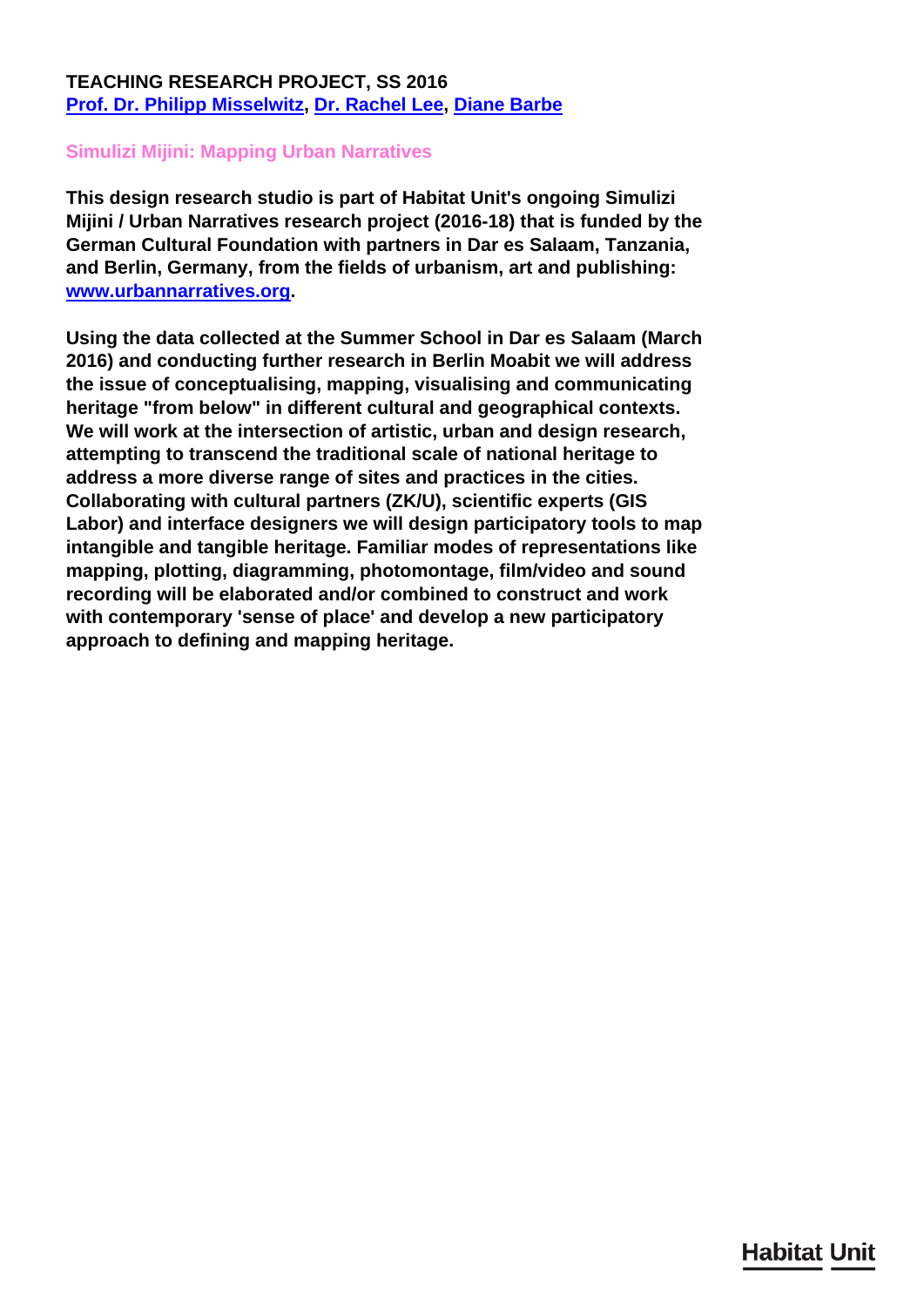This design research studio is<br>part of Habitat Unit's ongoing<br>Simulizi Mijini / Urban Narratives **Example 1** Polear National Polear<br>research project (2016-18) that is<br>funded by the German Cultural<br>Foundation with partners in Dar es Salaam, Tanzania, and Berlin, Germany, from the fields of urbanism, art and publishing: www.urbannarratives.org

Using the data collected at the<br>Summer School in Dar es Salaam (March 2016) and conducting<br>further research in Berlin Moa<br>we will address the issue of ,<br>ahit conceptualising, mapping,<br>visualising and communicating<br>heritage "from below" in different cultural and geographical<br>contexts. We will work at the intersection of artistic, urban<br>and design research, attempting to transcend the traditional scale of national heritage<br>to address a more diverse range of sites and practices<br>in the cities. Collaborating with cultural partners (ZK/U) scientific experts (GIS Labor)<br>and interface designers we will<br>design participatory tools to<br>map intangible and tangible heritage. Familiar modes of<br>representations like mapping,<br>plotting, diagramming, photomontage, film/video<br>and sound recording will be<br>elaborated and/or combined to construct and work with contemporary 'sense of place'<br>and develop a new participatory<br>approach to defining and mapping heritage.

The final output will be a collaboratively produced online 'map' of heritage in Dar es<br>Salaam. The methods and tools used to produce the map will be tested and refined in the Summer School with students from Ardhi<br>University in August/September 2016 and make a contribution to redefining and deepening our<br>understanding of heritage and value in the two cities. To fulfil the requirements of the Research<br>and Design Studio students will be required to participate in August in the summer school<br>with visiting Tanzanian students<br>(wissenschaftliche Vertiefung).

Research Studio 15 ECTS  $ArchMA - F$ 

Teaching Day<br>Fridays, 10am - 12 am, A 202

**First meeting** April 29th, 10am, A 202

Application<br>Apply by April 15th with a short motivation letter and CV to barbe@sciencespo.fr

Dr. Rachel Lee Diane Barbé

Picture: © KUNSTrePUBLIK collective



## **Research studio**

**Mapping Urban Narratives** 

**Simulizi** <u>Mijini</u>

The final output will be a collaboratively produced online 'map' of heritage in Dar es Salaam. The methods and tools used to produce the map will be tested and refined in the Summer School with students from Ardhi University in August/September 2016 and make a contribution to redefining and deepening our understanding of heritage and value in the two cities. To fulfill the requirements of the Research and Design Studio students will be required to participate in August in the summer school with visiting Tanzanian students (wissenschaftliche Vertiefung).

## **Habitat Unit**